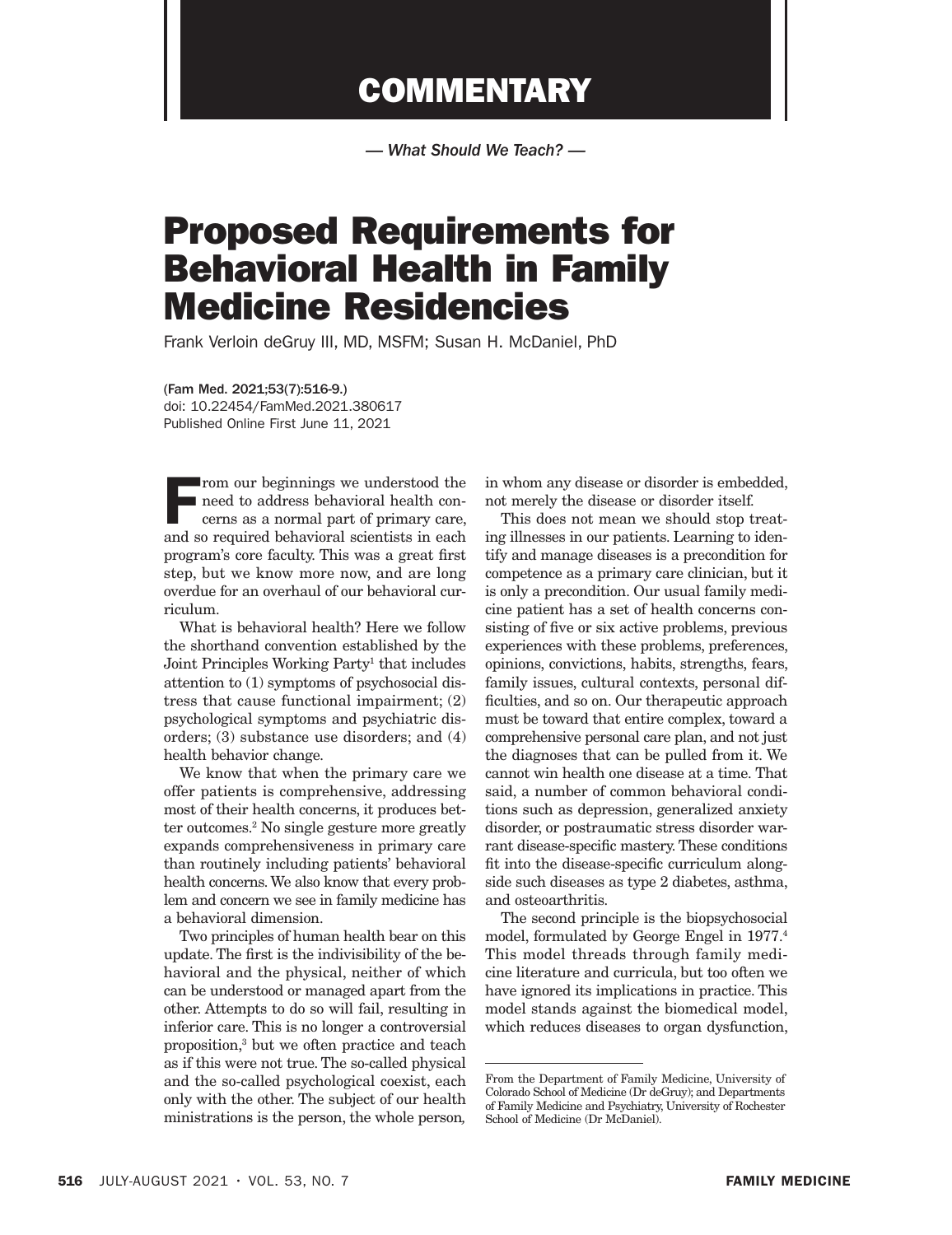intracellular disturbances, and molecular or genetic derangements. Engel taught us that this biomedical approach only accounts for a fraction of the factors that affect health, whereas psychosocial factors—our thoughts, our feelings, our beliefs, the supportiveness or toxicity of our social networks, our education, our income, our race, our gender, and so on—these psychosocial factors actually account for most of the variation in our health. We will not be fully effective in family medicine until we ground ourselves in the biopsychosocial, at the nexus where all health vectors converge how relationships affect immune function, how poverty and racial bias affect mortality, how physician communication affects patient satisfaction and adherence, and so on.<sup>5</sup>

Adopting the biopsychosocial model makes us more effective, but it is more difficult, consisting as it does of so many more variables to account for. More difficult, that is, until we learn to practice in teams. Team-based primary care is no longer controversial as a general proposition,6 but we have been careless about how we understand, constitute, and operate teams. If we accept the evidence regarding the advantages of addressing most or all of a patient's health concerns, that most patients have behavioral health concerns, and that behavioral health concerns are inextricably intertwined with all other health concerns, then it follows that embedded, integrated behavioral clinicians must be core members of the primary care team—clinicians such as psychologists or social workers or psychiatrists or psychiatric nurse clinicians or others. Regardless of discipline, these clinicians must understand the pace and workflow of primary care, the common behavioral issues that arise in this setting, and the principles of team-based care. Team members work together with the patient to formulate, operate, monitor, and adjust the patient's personal care plan. They do this together, by such means as care team meetings, sharing a common medical record, regularly negotiating the best next steps in patients' care, and otherwise jointly taking responsibility for the patient's health.

The constitution and operation of teams consisting of coequal partners in the care process is known as integrated care. There are a number of models of integrated care. The most extensively studied is the Collaborative Care Model (CCM), initially developed to deal with depression in the elderly, but later extended to other age groups and other mental disorders comorbid with chronic medical conditions.

The CCM uses a psychiatrist consultant and a social worker or nurse care manager who finds patients through the use of the PHQ-9. The care manager and the primary care clinician, with consultation from the psychiatrist, then provide treatment for the patient. This model is supported with solid evidence of effectiveness and cost-effectiveness from many randomized clinical trials.7 The CCM has significant real-world limitations and has not sustained well as a stand-alone model with general use in the field. It's great for dealing with single problems such as depression, or anxiety, or even depression plus diabetes, but it is not the kind of integrated team that is capable of responding to the wide, unpredictable range of behavioral concerns necessary when rendering whole-person care.

A more broad and widely deployed model is Integrated Behavioral Health (IBH). The evidence for its effectiveness is less compelling than that for the CCM because this model is more difficult to evaluate, but high-fidelity evaluations are beginning to appear in the literature.8 This model has enjoyed explosive growth in primary care in recent years because of its flexibility and sustainability—and complementarity to the CCM model when appropriate. Some version of this team-based model will likely become the norm for advanced primary care practices in the United States. The continuity clinics of all family medicine residencies should support team-based care of this kind.

It is fair to say that the continuity practice is itself the heart of the curriculum for educating family physicians. This model of practice should be characterized by team-based care, but also by attention to most or all health concerns, an adaptive capacity to deal with unanticipated problems, a commitment to continually improving workflows, care processes, and health outcomes, and by embedding in the communities in which our patients live. Prototypes and working models for this kind of practice are in the field today.9

Finally, we must realize that our responsibility is not merely to prepare family physicians to address their patients' health concerns in an integrated, team-based way, but ultimately to prepare the primary care workforce, including behavioral health clinicians. A behavioral clinician can only learn how to function as a primary care clinician in a primary care setting; there is literally nowhere else in the world to learn this. It thus follows that residency programs must train residents with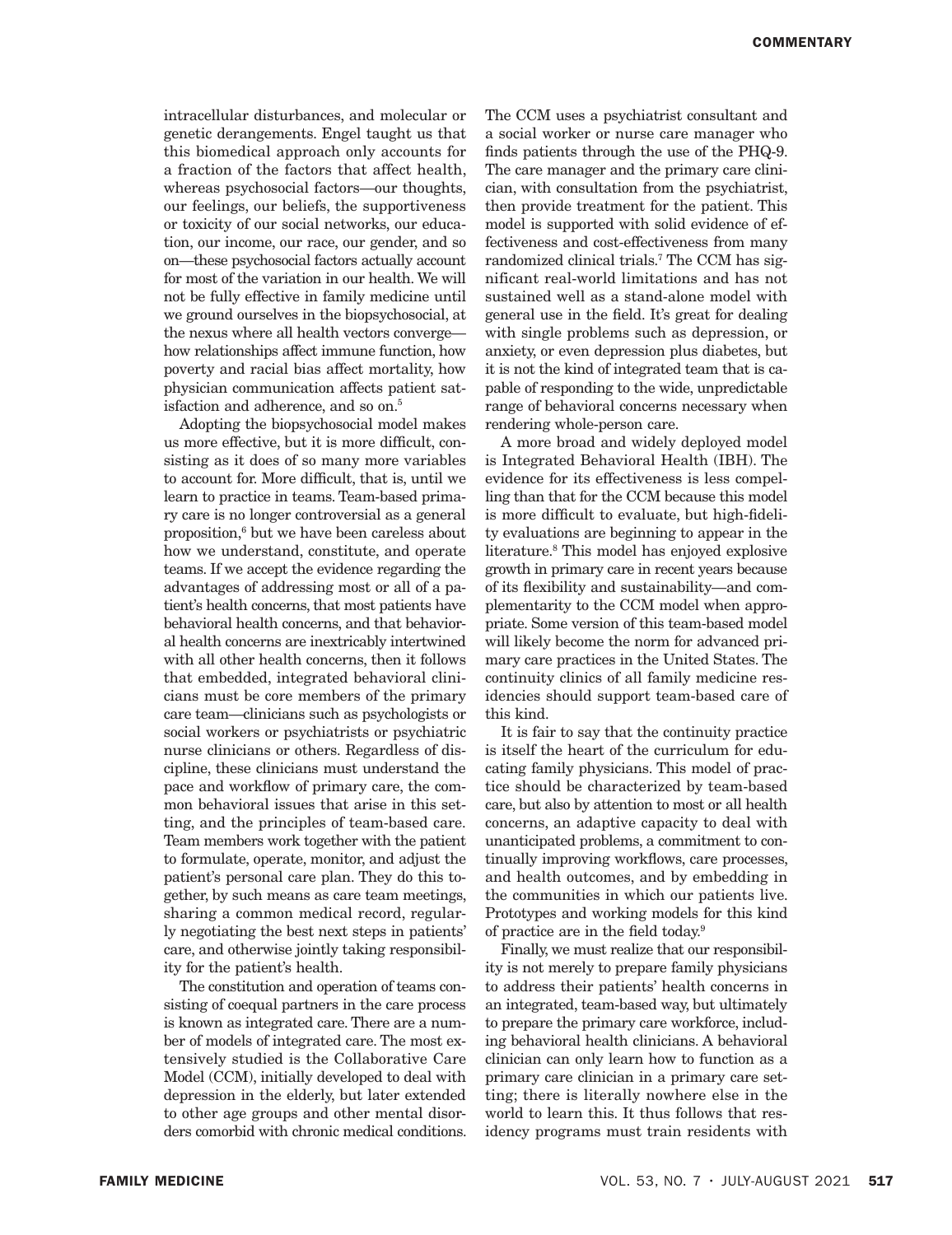strong identities as family physicians but also create an interprofessional training ground to prepare primary care teams.10 This is essential if primary care is to be the foundation of our country's health care, to truly advance the health of our people.

What does all this say about how we prepare residents for practice? Table 1 outlines the current ACGME Program Requirements for Graduate Medical Education in Family Medicine, their curriculum, and their practices,

and contrasts these with recommendations for new core requirements that comport with contemporary evidence and best practices. These recommendations are within the reach of all existing residency programs. Should these recommendations become our new baseline requirements, we would almost immediately enjoy an improvement in physician satisfaction and the quality and effectiveness of the practice of family medicine in the United States.

| <b>Section</b>                         | <b>Current ACGME Review</b><br><b>Committee Requirements</b>                                                                                                                                                                    | <b>Recommended New Requirements</b>                                                                                                                                                                                                                                                           |
|----------------------------------------|---------------------------------------------------------------------------------------------------------------------------------------------------------------------------------------------------------------------------------|-----------------------------------------------------------------------------------------------------------------------------------------------------------------------------------------------------------------------------------------------------------------------------------------------|
| <b>Resident</b><br><b>Competencies</b> |                                                                                                                                                                                                                                 |                                                                                                                                                                                                                                                                                               |
| IV.B.1.c.                              | Residents must demonstrate<br>knowledge of established and<br>evolving biomedical, clinical,<br>epidemiological, and social-<br>behavioral sciences, as well as the<br>application of this knowledge to<br>patient care. (Core) | Residents must demonstrate a working<br>knowledge of the basic sciences<br>applicable to the practice of family<br>medicine: the biomedical, clinical,<br>epidemiological, behavioral, and social<br>sciences, and their use in patient care.<br>(Core)                                       |
| IV.B.1.b.(1)(a)                        | Residents must demonstrate<br>competence to independently:                                                                                                                                                                      | Residents must demonstrate<br>competence to independently:                                                                                                                                                                                                                                    |
| IV.B.1.b.(1)(a)(iii)                   | Diagnose, manage, and coordinate<br>care for common mental illness and<br>behavioral issues in patients of all<br>ages. (Core)                                                                                                  | Diagnose, manage, and coordinate<br>care for common mental illness and<br>behavioral issues in patients of all ages.<br>(Core)                                                                                                                                                                |
| IV.B.1.b.(1)(a)(iv)                    | Assess community, environmental<br>and family influences on the health<br>of patients. (Core)                                                                                                                                   | Describe and apply the biopsychosocial<br>model of health to patients; specifically<br>to assess behavioral, community,<br>environmental and family influences<br>on the health of patients, and integrate<br>those with biomedical influences. (Core)                                        |
| IV.B.1.b.(1)(a)(v)                     | Use multiple information sources to<br>develop a patient care plan based<br>on current medical evidence. (Core)                                                                                                                 | Use multiple information sources to<br>develop a personal care plan for patients<br>based on current medical evidence and<br>the biopsychosocial model of health.<br>(Core)                                                                                                                   |
| IV.B.1.b.(1)(a)(vi)                    | Identify and address the<br>biopsychosocial and spiritual<br>dimension of suffering in patients<br>throughout the course of their<br>illness, including during end-of-life<br>care. (Core)                                      | Identify and manage all significant life<br>transitions in their full biopsychosocial<br>and spiritual dimensions, including<br>birth, the transition to parenthood, and<br>end-of-life for patients and families.<br>Address these issues proactively with<br>advanced care planning. (Core) |
|                                        |                                                                                                                                                                                                                                 | Address suffering in all its dimensions<br>for patients and families. (Core)                                                                                                                                                                                                                  |
| IV.B.1.b.(1)(a)(vii)                   | Address end-of-life issues with their<br>patients and their families prior the<br>end stages of life. (Core)                                                                                                                    | [Addressed above]                                                                                                                                                                                                                                                                             |
| IV.B.1.b.(1)(a)(viii)                  | Assist patients with advance care<br>planning that reflects the individual<br>patient's goals and preferences.<br>(Core)                                                                                                        | [Addressed above]                                                                                                                                                                                                                                                                             |

## Table 1: Comparison of ACGME Program Requirements for Behavioral Health Care vs Recommended New Requirements

(Continued on next page)